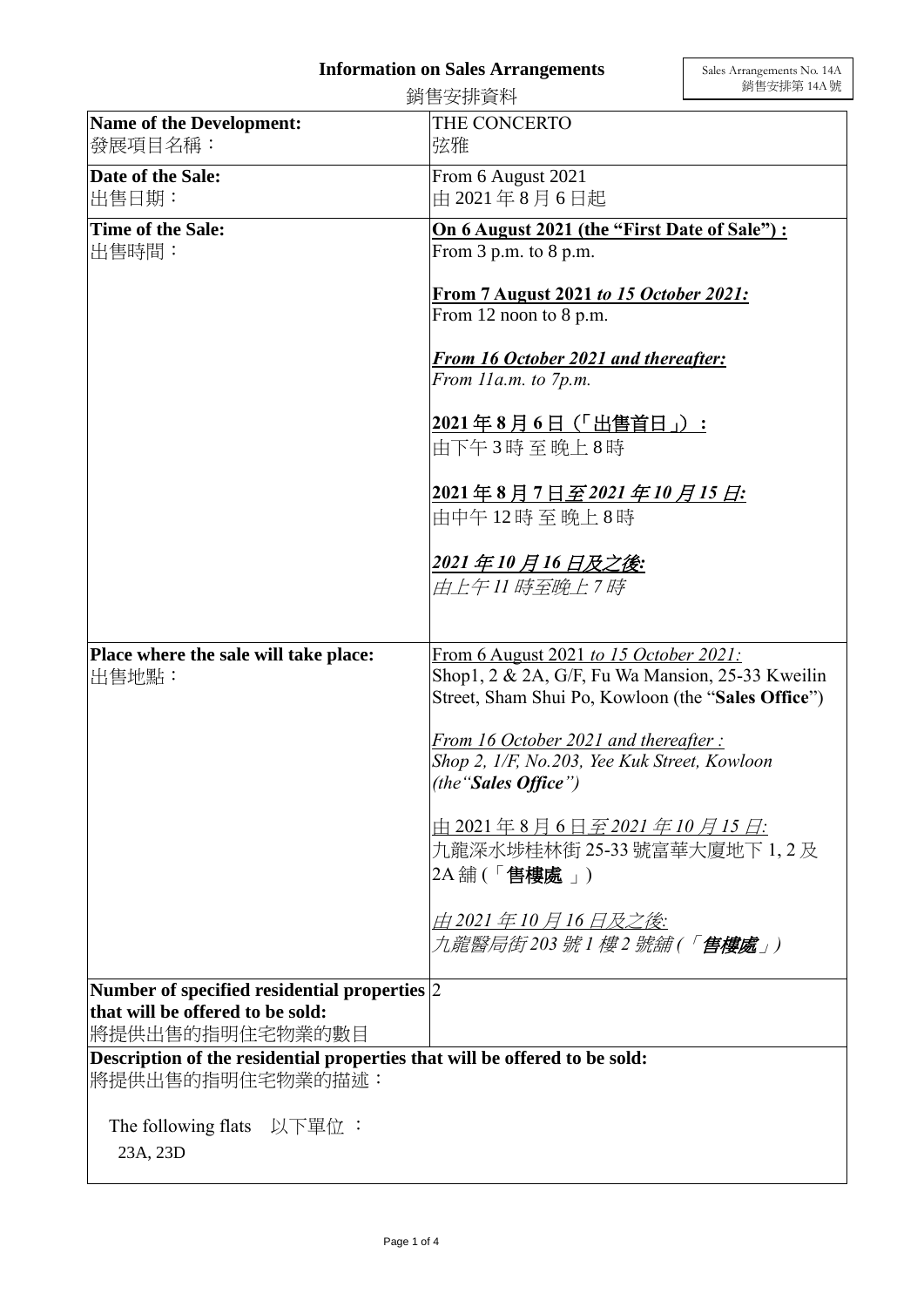**The method to be used to determine the order of priority in which each of the persons interested in purchasing any of the specified residential properties may select the residential property that the person wishes to purchase:** 

將會使用何種方法,決定有意購買該等指明住宅物業的每名人士可揀選其意欲購買的住宅 物業的優先次序:

- 1. General provisions: 一般規定:
	- 1.1 Where more than one specified residential property is covered in one preliminary agreement for sale and purchase, the purchaser of each such specified residential property shall comprise the same person or the same group of persons. 如同一份臨時買賣合約包括多於一個指明住宅物業,每一該等指明住宅物業之買 方須由同一人士或同一組人士構成。
	- 1.2 In case of any dispute, the Vendor reserves its right to allocate any specified residential properties to any interested person by any method (including balloting). 如有任何爭議,賣方保留最終決定權以任何方式(包括抽籤)自行分配任何指明 住宅物業予任何有意欲購買的人士。
	- 1.3 The Vendor will not entertain any request for addition, removal or modification of purchaser(s) once a Preliminary Agreement for Sale and Purchase has been executed. 臨時買賣合約一經簽署,賣方不接受任何加入、減去或改動買方之要求。
	- 1.4 The Vendor also reserves its right to specify and adjust the time of any balloting or selection of residential properties in accordance with the progress of confirmation and verification of identities of registrants or carrying out other procedures. 賣方保留最終決定權因應確認和核實登記人身份和其他程序之進度指定和調整任 何抽籤或揀選住宅物業時間。
- 2. On First Date of Sale: 於出售首日:
	- 2.1 Interested persons shall carry out attendance registration (personally or through a duly authorized attorney of that registrant) at the Sales Office during the following attendance registration period: 3:00 p.m.to 3:30 p.m. on the First Date of Sale. An interested person so registered will be referred to as a "Registrant". When carrying out the attendance registration, an interested person shall indicate which specified residential property(ies) that person intends to select and purchase.

 有興趣認購人士須(親身或透過其妥為授權之受權人)於下述報到時段,即出售首 日下午3時正至下午3時30分,於售樓處報到登記。完成上述登記之有興趣認購人 士稱為「登記人」。於報到登記時,有興趣認購人士須表明意欲揀選及購買哪一 個或多個指明住宅物業。

2.2 Where more than one Registrant indicate an intention to purchase the same specified residential property, the order of priorities among all Registrants in selecting specified residential properties included hereof shall be determined by balloting, and the registrants shall proceed to select specified residential properties which are still available at the time of selection in the order of priority according to the result of balloting. 如有多於一名登記人表明意欲認購同一指明住宅物業,所有登記人揀選本銷售安 排資料包括之指明住宅物業的優先次序以抽籤方式決定,而登記人將根據抽籤結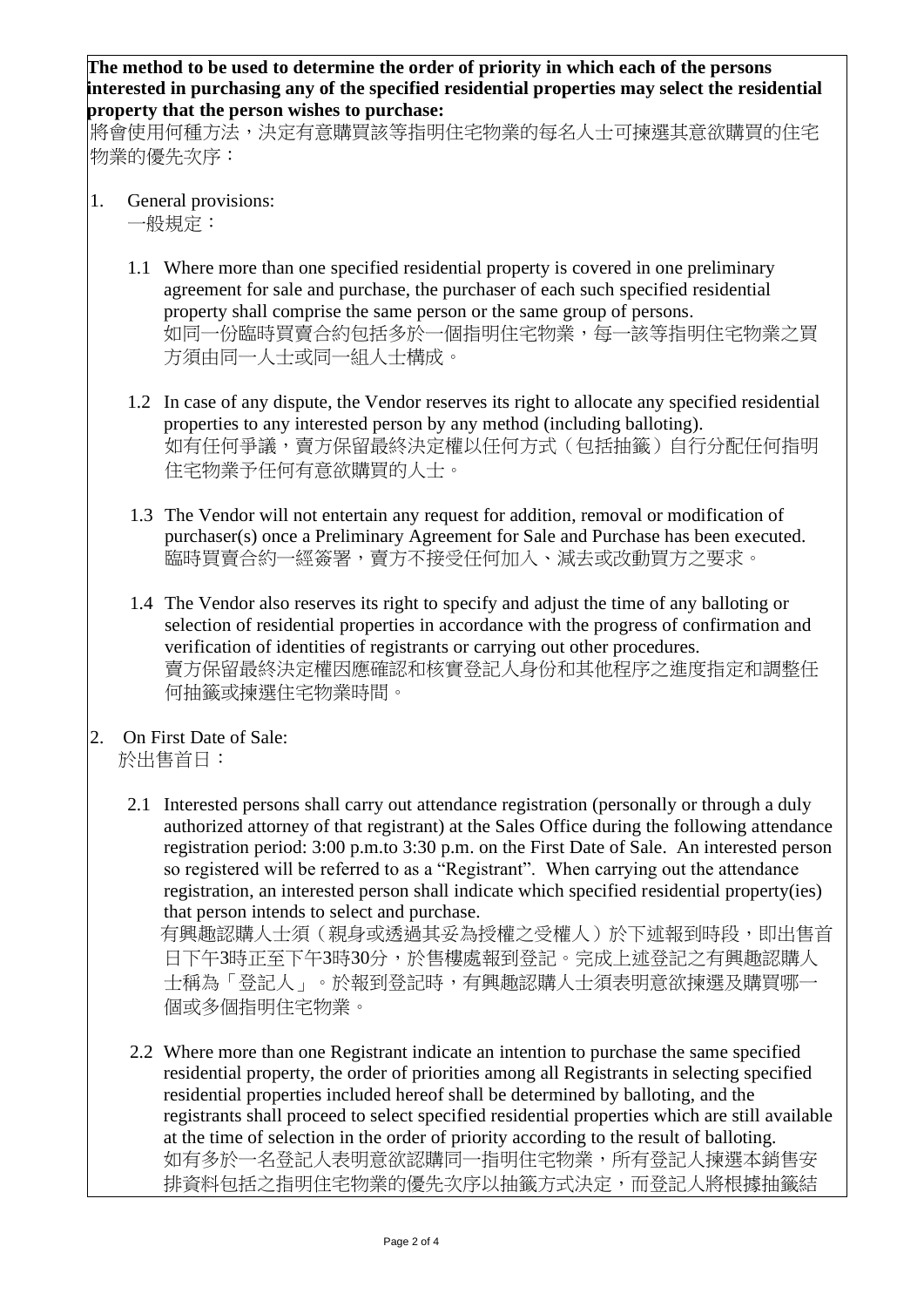果分之順序揀選當時仍可供選擇的指明住宅物業。

2.3 Where there is no more than one Registrant indicating an intention to purchase the same specified residential property, each Registrant shall select and purchase the specified residential property(ies) which that Registrant has indicated an intention to select and purchase.

如並無多於一名登記人表明意欲認購同一指明住宅物業,登記人須揀選及購買其 已表明意欲揀選及購買之一個或多個指明住宅物業。

2.4 After the completion of the selection as aforesaid, the sale of any remaining specified residential properties will be on a first come first served basis. The Vendor does not accept any person interested in purchasing having queued up before the commencement of such sale.

完成上述揀樓後,尚餘之指明住宅物業將以先到先得形式發售。賣方不接受該發 售開始前在場輪候之人士。

3. On 7 August 2021 and thereafter: 2021年8月7日及之後:

First come First served. The Vendor does not accept any person interested in purchasing having queued up before the Time of the Sale on the date concerned. 以先到先得形式發售。賣方不接受相關日期出售時間前在場輪候之人士。

**The method to be used, where 2 or more persons are interested in purchasing a particular specified residential property, to determine the order of priority in which each of those persons may proceed with the purchase:**

在有兩人或多於兩人有意購買同一個指明住宅物業的情況下,將會使用何種方法決定每名該 等人士可購買該物業的優先次序:

Please refer to the above method. 請參照上述方法。

In case of any dispute, the Vendor reserves its right to allocate any specified residential properties to any interested person by any method (including balloting).

如有任何爭議,賣方保留最終決定權以任何方式(包括抽籤)自行分配任何指明住宅物業予 任何有意欲購買的人士。

## **Other matters:**

其他事項:

(a) The sale of the specified residential properties is subject to availability. Please note that the completion of the attendance registration, any order of priority in respect of the selection of specified residential properties, or the Vendor's admittance of any person to any place where the sale will take place or a waiting queue does not guarantee that that registrant / person will be able to purchase any specified residential property. 將提供出售的指明住宅物業售完即止。登記人完成報到登記、任何揀選指明住宅物業

次序或任何人生獲賣方批准進入任何出售地點或獲賣方接受輪候,均不保證該登記人/ 人士能購得任何指明住宅物業,敬希注意。

(b) If (i) Tropical Cyclone Warning Signal No. 8 or above or Black Rainstorm Warning Signal is in effect in Hong Kong; or (ii) where the Vendor considers that there being an event affecting the safety, order or public health in any place where the sale will take place and/or the vicinity of